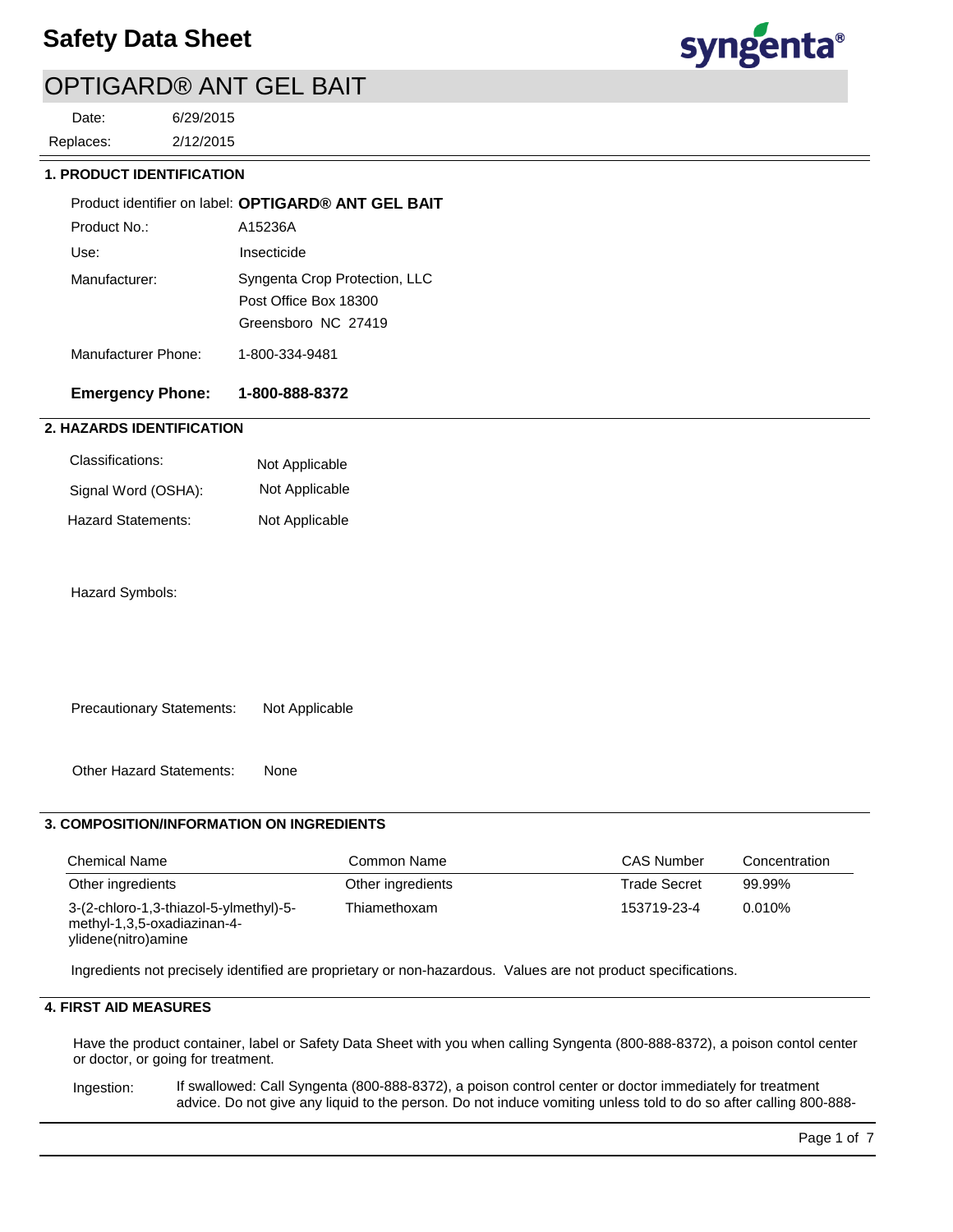

| Date:         | 6/29/2015                                                                                                                                                                                                                                                                |
|---------------|--------------------------------------------------------------------------------------------------------------------------------------------------------------------------------------------------------------------------------------------------------------------------|
| Replaces:     | 2/12/2015                                                                                                                                                                                                                                                                |
|               | 8372 or by a poison control center or doctor. Do not give anything by mouth to an unconscious person.                                                                                                                                                                    |
| Eye Contact:  | If in eyes: Hold eye open and rinse slowly and gently with water for 15-20 minutes. Remove contact lenses, if<br>present, after 5 minutes, then continue rinsing eye. Call Syngenta (800-888-8372), a poison control center or<br>doctor for treatment advice.           |
| Skin Contact: | If on skin or clothing: Take off contaminated clothing. Rinse skin immediately with plenty of water for 15-20<br>minutes. Call Syngenta (800-888-8372), a poison control center or doctor for treatment advice.                                                          |
| Inhalation:   | If inhaled: Move person to fresh air. If person is not breathing, call 911 or an ambulance, then give artificial<br>respiration, preferably mouth-to-mouth if possible. Call Syngenta (800-888-8372), a poison control center or<br>doctor for further treatment advice. |
|               | Most important symptoms/effects:                                                                                                                                                                                                                                         |

Not Applicable

Indication of immediate medical attention and special treatment needed:

There is no specific antidote if this product is ingested.

Treat symptomatically.

### **5. FIRE FIGHTING MEASURES**

Suitable (and unsuitable) extinguishing media:

Use dry chemical, foam or CO2 extinguishing media. If water is used to fight fire, dike and collect runoff.

Specific Hazards:

During a fire, irritating and possibly toxic gases may be generated by thermal decomposition or combustion.

Special protective equipment and precautions for firefighters:

Wear full protective clothing and self-contained breathing apparatus. Evacuate nonessential personnel from the area to prevent human exposure to fire, smoke, fumes or products of combustion.

### **6. ACCIDENTAL RELEASE MEASURES**

Personal precautions, protective equipment, and emergency procedures:

Follow exposure controls/personal protection outlined in Section 8.

Methods and materials for containment and cleaning up:

Control the spill at its source. Contain the spill to prevent from spreading or contaminating soil or from entering sewage and drainage systems or any body of water. Clean up spills immediately, observing precautions outlined in Section 8. Sweep up material and place in a compatible disposal container. Scrub area with hard water detergent (e.g. commercial products such as Tide, Joy, Spic and Span). Pick up wash liquid with additional absorbent and place into compatible disposal container. Once all material is cleaned up and placed in a disposal container, seal container and arrange for disposition.

### **7. HANDLING AND STORAGE**

Precautions for safe handling:

Store the material in a well-ventilated, secure area out of reach of children and domestic animals. Do not store food, beverages or tobacco products in the storage area. Prevent eating, drinking, tobacco use, and cosmetic application in areas where there is a potential for exposure to the material. Wash thoroughly with soap and water after handling.

Conditions for safe storage, including any incompatibilities:

Not Applicable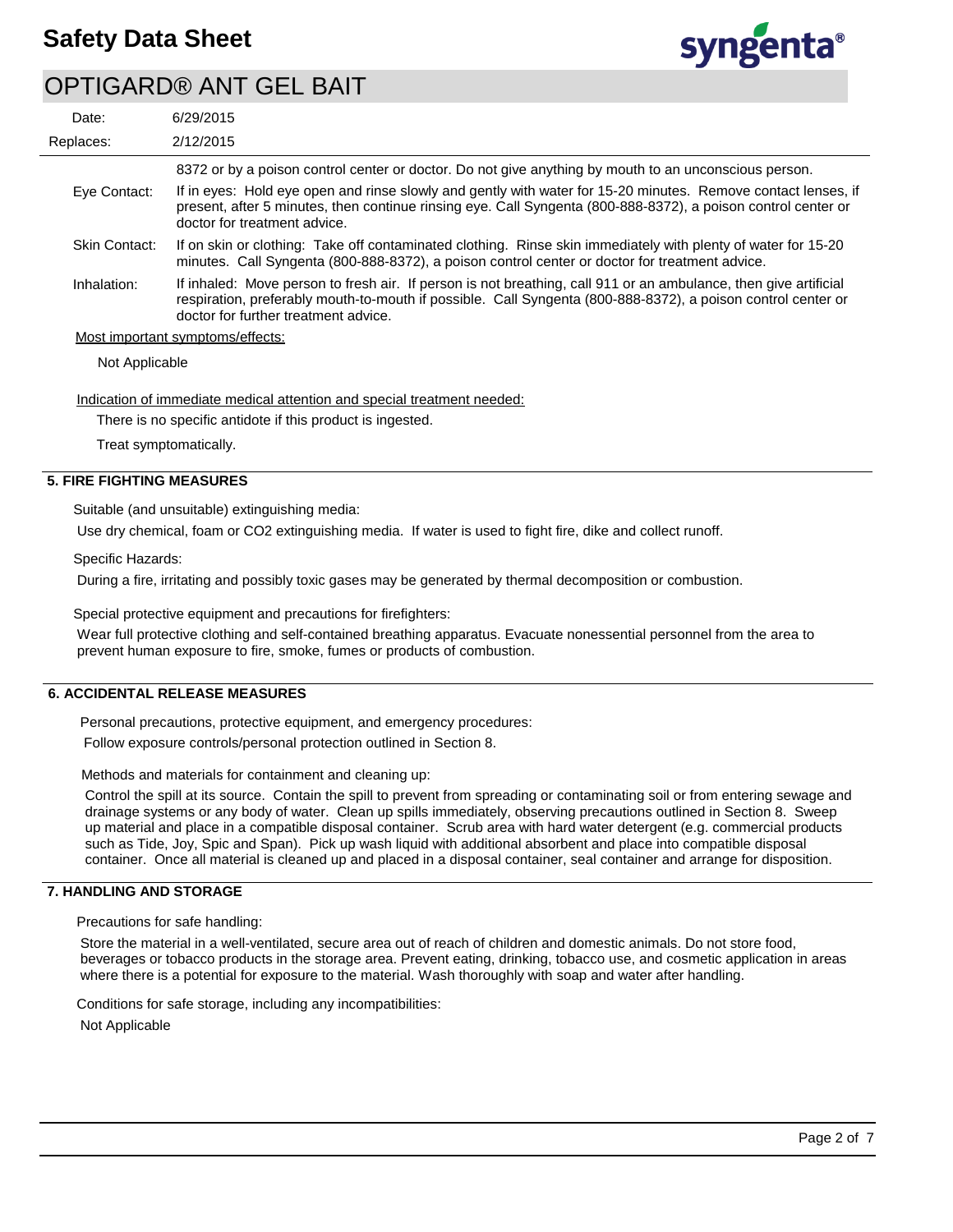

2/12/2015 6/29/2015 Replaces: Date:

### **8. EXPOSURE CONTROLS/PERSONAL PROTECTION**

#### **THE FOLLOWING RECOMMENDATIONS FOR EXPOSURE CONTROLS/PERSONAL PROTECTION ARE INTENDED FOR THE MANUFACTURE, FORMULATION AND PACKAGING OF THIS PRODUCT.**

### **FOR COMMERCIAL APPLICATIONS AND/OR ON-FARM APPLICATIONS CONSULT THE PRODUCT LABEL.**

Occupational Exposure Limits:

| <b>Chemical Name</b> | OSHA PEL        | ACGIH TLV       | Other                   | Source         |
|----------------------|-----------------|-----------------|-------------------------|----------------|
| Other ingredients    | Not Applicable  | Not Applicable  | Not Applicable          | Not Applicable |
| Thiamethoxam         | Not Established | Not Established | 3 mg/m <sup>3</sup> TWA | Syngenta       |

#### Appropriate engineering controls:

Use effective engineering controls to comply with occupational exposure limits (if applicable).

#### Individual protection measures:

#### Ingestion:

Prevent eating, drinking, tobacco usage and cosmetic application in areas where there is a potential for exposure to the material. Wash thoroughly with soap and water after handling.

#### Eye Contact:

Where eye contact is likely, use dust-proof chemical goggles.

#### Skin Contact:

Where contact is likely, wear chemical-resistant gloves (such as barrier laminate, butyl rubber, nitrile rubber, neoprene rubber, natural rubber, polyvinyl chloride [PVC] or Viton), coveralls, socks and chemical-resistant footwear.

#### Inhalation:

A respirator is not normally required when handling this substance.

In case of emergency spills, use a NIOSH approved respirator with any N, R, P or HE filter.

## **9. PHYSICAL AND CHEMICAL PROPERTIES**

| Appearance: Colorless to clear solid                                  |
|-----------------------------------------------------------------------|
| Odor: Odorless                                                        |
| Odor Threshold: Not Available                                         |
| pH: 6.6 (1% in deionized H2O @ 77°F (25°C))                           |
| Melting point/freezing point: Not Available                           |
| Initial boiling point and boiling range: Not Applicable               |
| Flash Point (Test Method):<br>Not Available                           |
| Flammable Limits (% in Air): Not Available                            |
| Flammability:<br>Not Available                                        |
| $2 \times 10(-11)$ mmHg @ 68°F (20°C)<br>Vapor Pressure: Thiamethoxam |
| Vapor Density: Not Available                                          |
| Relative Density: $1.263$ g/cm <sup>3</sup> @ 68°F (20°C)             |
| Solubility (ies): Thiamethoxam $4.1$ g/l @ 77°F (25°C)                |
| Partition coefficient: n-octanol/water: Not Available                 |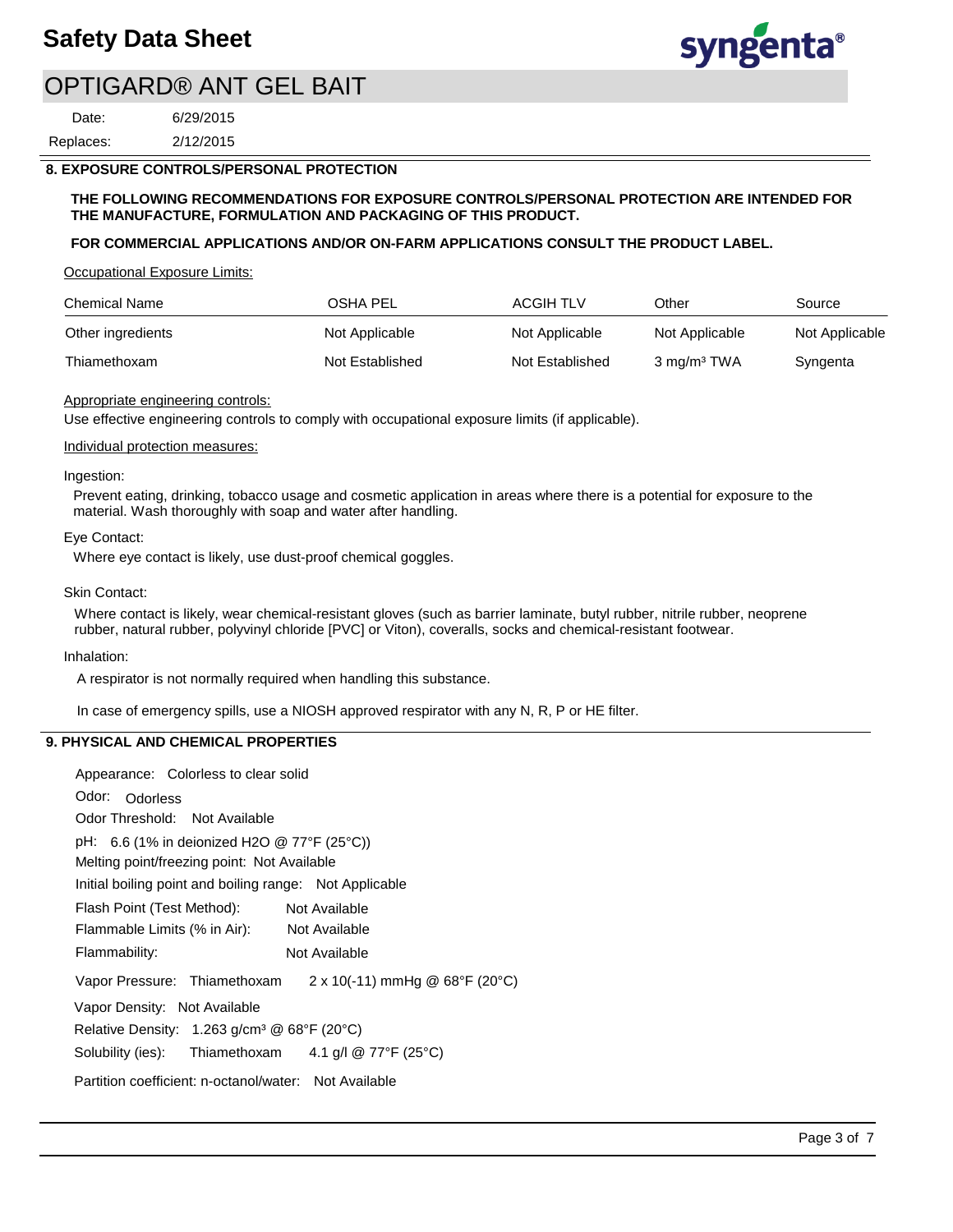# **Safety Data Sheet**



# OPTIGARD® ANT GEL BAIT

2/12/2015 6/29/2015 Replaces: Date:

Autoignition Temperature: Not Available

Decomposition Temperature: Not Available

Viscosity: Not Available

Other: None

### **10. STABILITY AND REACTIVITY**

Reactivity: Not reactive.

Chemical stability: Stable under normal use and storage conditions.

Possibility of hazardous reactions: Will not occur.

Conditions to Avoid: None known.

Incompatible materials: None known.

Hazardous Decomposition Products: None known.

## **11. TOXICOLOGICAL INFORMATION**

Health effects information

Likely routes of exposure: Dermal, Inhalation

Symptoms of exposure: Not Applicable

Delayed, immediate and chronic effects of exposure: Not Applicable

#### Numerical measures of toxicity (acute toxicity/irritation studies (finished product))

| Ingestion:                 | Oral (LD50 Female Rat):             |  | > 5000 mg/kg body weight    |
|----------------------------|-------------------------------------|--|-----------------------------|
| Dermal:                    | Dermal (LD50 Rabbit) :              |  | > 5050 mg/kg body weight    |
| Inhalation:                | Inhalation (LC50 Rat):              |  | $> 2.61$ mg/l air - 4 hours |
| Eye Contact:               | Minimally Irritating (Rabbit)       |  |                             |
| Skin Contact:              | Practically Non-Irritating (Rabbit) |  |                             |
| <b>Skin Sensitization:</b> | Not a Sensitizer (Guinea Pig)       |  |                             |

### Reproductive/Developmental Effects

Thiamethoxam: Developmental: Not teratogenic in rats or rabbits. Reproductive: No effects on reproduction. Minor increase in a common testis effect in rats at high doses, which did not affect reproduction.

Chronic/Subchronic Toxicity Studies

Thiamethoxam: Subchronic: Liver effects occurred in rodents only at high dose levels. Not neurotoxic after high acute and subchronic exposure in rats.

### **Carcinogenicity**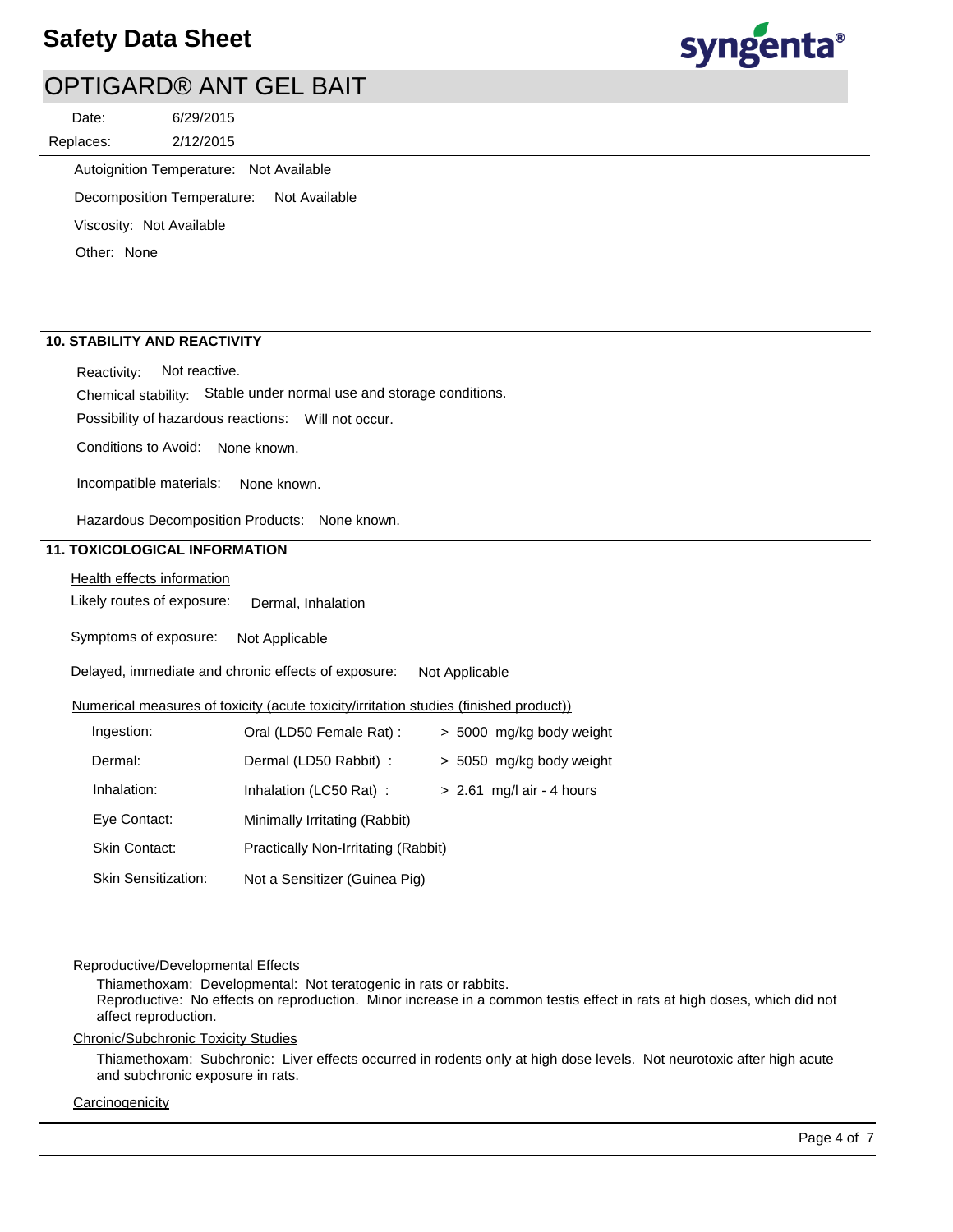# **Safety Data Sheet**



# OPTIGARD® ANT GEL BAIT

6/29/2015 Date:

2/12/2015 Replaces:<br>————————————————————

Thiamethoxam: Classified as "not likely to be carcinogenic in humans" based on lifetime studies in mice and rats.

| <b>Chemical Name</b>                                                                     | NTP/IARC/OSHA Carcinogen |
|------------------------------------------------------------------------------------------|--------------------------|
| Other ingredients                                                                        | <b>No</b>                |
| 3-(2-chloro-1,3-thiazol-5-ylmethyl)-5-methyl-<br>1,3,5-oxadiazinan-4-ylidene(nitro)amine | <b>No</b>                |
| <b>Other Toxicity Information</b>                                                        |                          |
| None                                                                                     |                          |
| <b>Toxicity of Other Components</b>                                                      |                          |
| Other ingredients                                                                        |                          |
| Not Applicable                                                                           |                          |
| <b>Target Organs</b>                                                                     |                          |
| <b>Active Ingredients</b>                                                                |                          |
| Liver<br>Thiamethoxam:                                                                   |                          |
| Inert Ingredients                                                                        |                          |
| Other ingredients:                                                                       | Not Applicable           |
|                                                                                          |                          |

## **12. ECOLOGICAL INFORMATION**

Eco-Acute Toxicity

Thiamethoxam: Fish (Rainbow Trout) 96-hour LC50 > 100 ppm Bird (Mallard Duck) LD50 Oral 576 mg/kg Invertebrate (Daphnia Magna) 48-hour EC50 > 106 ppm Green Algae 4-day EC50 > 97 ppm

### Environmental Fate

### Thiamethoxam:

The information presented here is for the active ingredient, thiamethoxam. Not persistent in soil. Stable in water. Moderate mobility in soil. Floats in water (after 24 h).

### **13. DISPOSAL CONSIDERATIONS**

#### Disposal:

Do not reuse product containers. Dispose of product containers, waste containers, and residues according to local, state, and federal health and environmental regulations.

Characteristic Waste: Not Applicable

Listed Waste: Not Applicable

## **14. TRANSPORT INFORMATION**

DOT Classification Ground Transport - NAFTA Not regulated

**Comments** Water Transport - International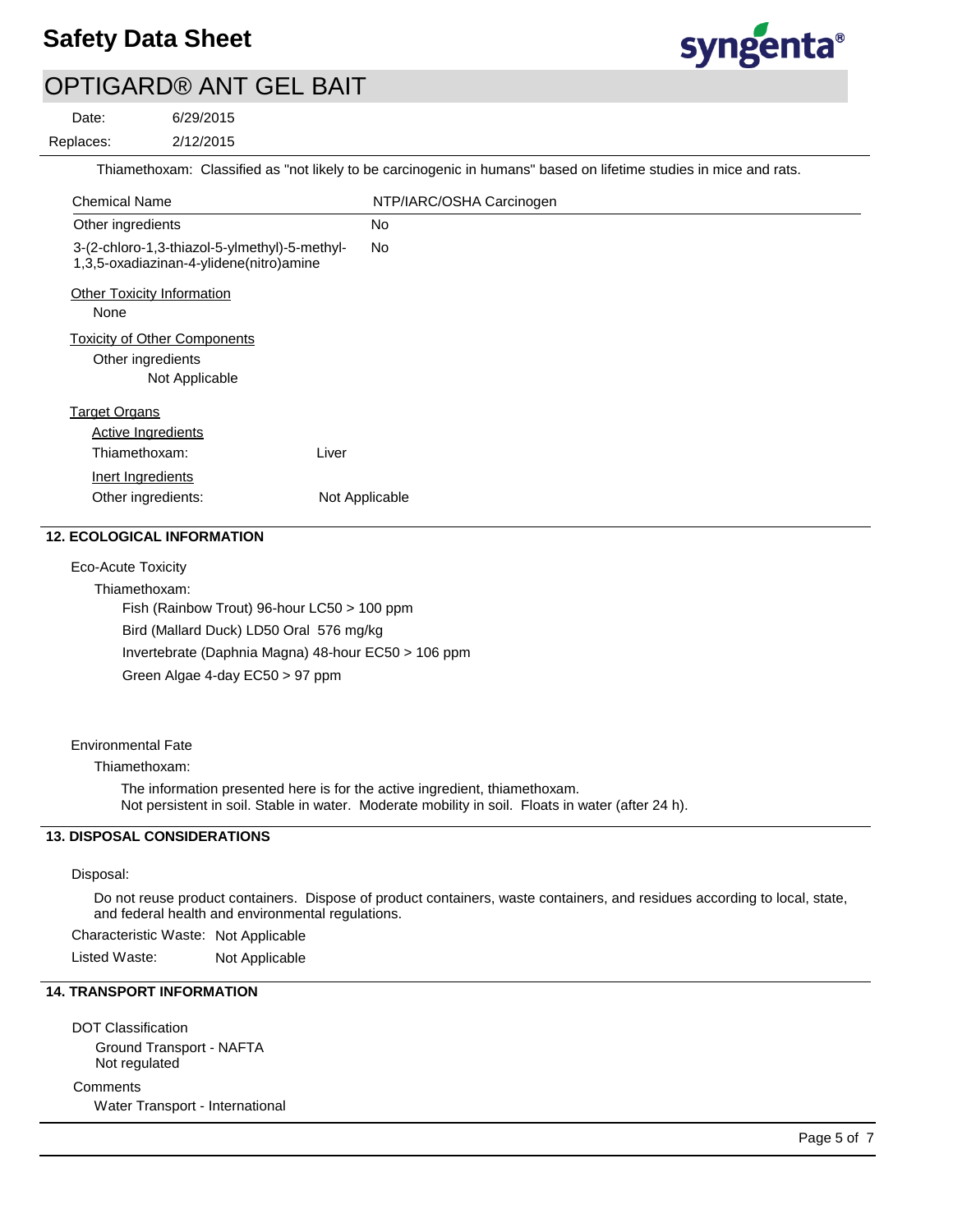# **Safety Data Sheet**



# OPTIGARD® ANT GEL BAIT

2/12/2015 6/29/2015 Replaces: Date:

Not regulated.

Air Transport - International Not regulated.

### **15. REGULATORY INFORMATION**

Pesticide Registration:

This chemical is a pesticide product registered by the Environmental Protection Agency and is subject to certain labeling requirements under federal pesticide law. These requirements differ from the classification criteria and hazard information required for safety data sheets, and for workplace labels of non-pesticide chemicals. Following is the hazard information as required on the pesticide label:

Caution: Keep out of reach of children.

EPCRA SARA Title III Classification: Section 311/312 Hazard Classes: Section 313 Toxic Chemicals: EPA Registration Number(s): 100-1260 None Acute Health Hazard

RCRA Hazardous Waste Classification (40 CFR 261): Not Applicable TSCA Status: Exempt from TSCA, subject to FIFRA CERCLA/SARA 304 Reportable Quantity (RQ): None

### **16. OTHER INFORMATION**

| <b>NFPA Hazard Ratings</b>  |   | <b>HMIS Hazard Ratings</b> |   |         | Minimal  |
|-----------------------------|---|----------------------------|---|---------|----------|
| Health:                     |   | Health:                    |   |         | Slight   |
| Flammability:               |   | Flammability:              |   |         | Moderate |
| Instability:                | 0 | Reactivity:                | 0 |         | Serious  |
|                             |   |                            |   | 4       | Extreme  |
| Syngenta Hazard Category: A |   |                            |   | $\star$ | Chronic  |
|                             | - |                            |   |         |          |

For non-emergency questions about this product call:

1-800-334-9481

| Original Issued Date: | 12/7/2006    |           |           |
|-----------------------|--------------|-----------|-----------|
| <b>Revision Date:</b> | 6/29/2015    | Replaces: | 2/12/2015 |
| Section(s) Revised:   | 2. 4. 11. 16 |           |           |